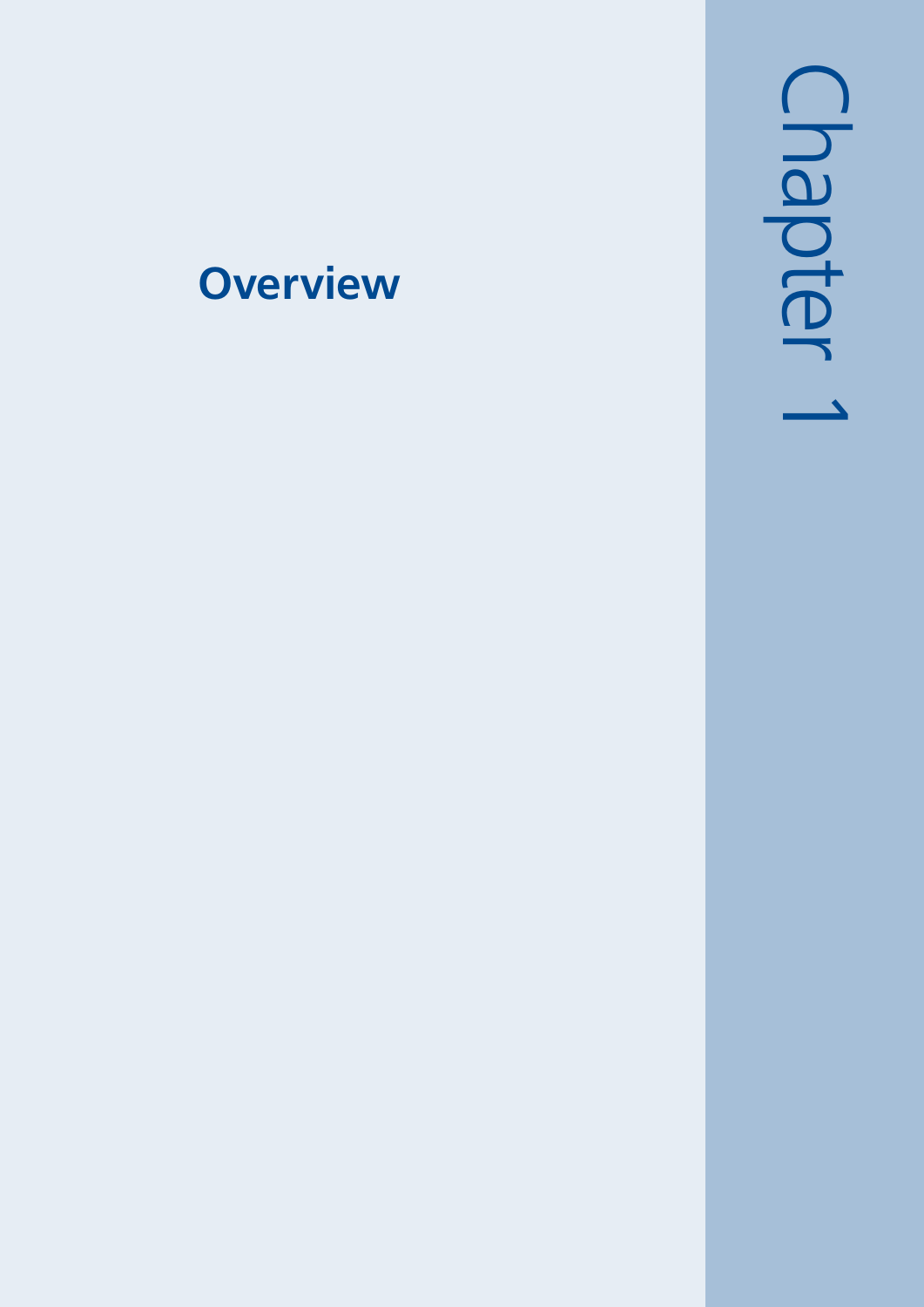This chapter presents the key findings of the 2007 Expenditure and Food Survey (EFS). The chapter is structured to provide an overview of general household expenditure, the variation in household expenditure by different types of household and by region and, finally, of the ownership of a limited range of durable goods.

All of the tables (except Table 1.1) referred to in this chapter can be found in Appendix A of the report (page 79).

## **Household expenditure**

Table 1.1 shows total weekly household expenditure in the United Kingdom (UK) and expenditure by the Classification of Individual COnsumption by Purpose (COICOP)<sup>1</sup> categories. Average weekly household expenditure in the UK in 2007 was £459.20. As in previous years, spending was highest on transport at £61.70 a week, with the next highest expenditure on recreation and culture at £57.40 a week. This was followed by housing, fuel and power at £51.80. The average weekly expenditure on food and non-alcoholic drinks was £48.10 a week.

#### Table 1.1

#### Expenditure by COICOP category and total household expenditure

| <b>COICOP category</b>                  | £ per week |
|-----------------------------------------|------------|
| Transport                               | 61.70      |
| Recreation and culture                  | 57.40      |
| Housing, fuel and power                 | 51.80      |
| Food and non-alcoholic drinks           | 48.10      |
| <b>Restaurants and hotels</b>           | 37.20      |
| Miscellaneous goods and services        | 35.30      |
| Household goods and services            | 30.70      |
| Clothing and footwear                   | 22.00      |
| Communication                           | 11.90      |
| Alcoholic drinks, tobacco and narcotics | 11.20      |
| Education                               | 6.80       |
| Health                                  | 5.70       |
| Total COICOP expenditure                | 379.80     |
| Other expenditure items                 | 79.30      |
| Total expenditure                       | 459.20     |

*Totals may not add due to the independent rounding of component categories*

Of the £61.70 spent on transport each week, close to half (47 per cent), was spent on the operation of personal transport (£28.80 a week) the majority of which was spent on petrol, diesel and other motor oils (£18.30 a week). Households spent £10.10 a week on average on transport services, including rail, tube and bus fares (see Table A1).

Over a fifth (23 per cent) of the expenditure on recreation and culture each week was spent on package holidays (£13.40 per week), most of which were holidays outside of the UK (£12.50). Spending on sports admissions, subscriptions, leisure class fees and equipment hire accounted for £5.20 a week, £2.00 was spent on admissions to the cinema, theatre and museums, and £3.00 was spent on gambling payments (Table A1).

Of the £48.10 spent on food and non-alcoholic drinks each week, £12.80 was spent on meat, £3.70 on fresh vegetables, £3.00 on fresh fruit, and £4.00 on non-alcoholic drinks (Table A1). Over two thirds (£33.20 per week, 69 per cent) of food and non-alcoholic drinks were purchased from large supermarket chains (Table A3).

Alcohol bought and consumed on licensed premises accounted for slightly more than half (£8.00, 55 per cent) of all expenditure on alcoholic drink (£14.60 per week). The remaining £6.60 was spent on alcohol bought at large supermarket chains or off-licence outlets (Table A2).

# **Household expenditure by income**

Average gross household income in 2007 was £659 a week (Table A40). Household incomes have been ranked in ascending order and divided into deciles, with households with the lowest income in the first decile, in order to examine expenditure patterns between different income groups. Household expenditure ranged from £172.40 a week on average in the lowest of the ten income deciles to £986.70 a week in the highest (Figure 1.1, Table A6).

#### Figure 1.1

#### Household expenditure by gross income decile group, 2007



Households in the lowest income groups spent a larger proportion of their expenditure on housing, fuel and power, and food and non-alcoholic drinks, than those in the higher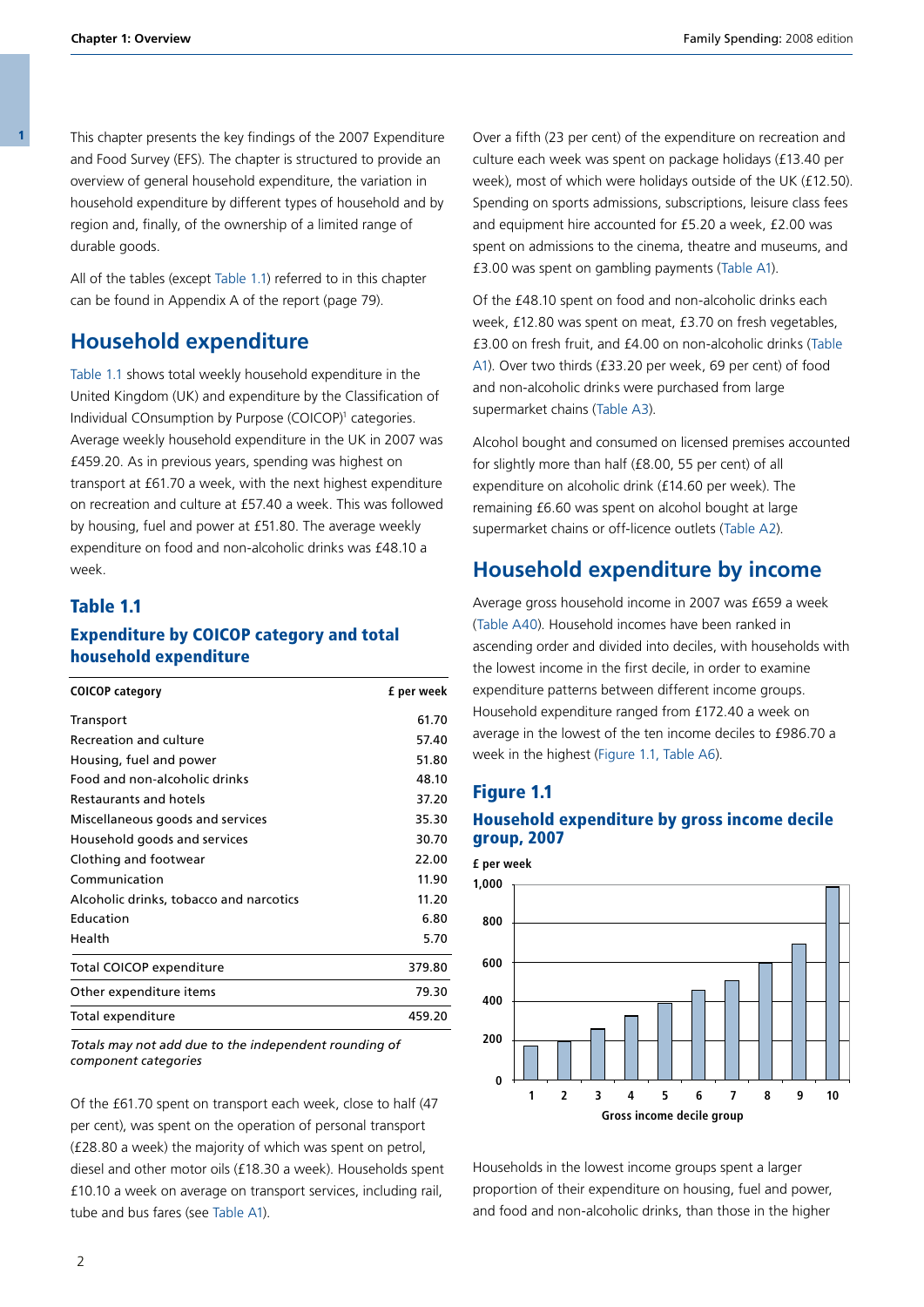income groups. The proportion of expenditure on housing, fuel and power, and food and non-alcoholic drinks was 22 and 14 per cent respectively among households in the lowest income group, compared with 7 per cent each among households in the highest group (Table A7).

Households in the highest income group spent a larger proportion of their expenditure on transport than those in the lowest gross income group, 16 per cent compared with 9 per cent (Table A7).

## **Household expenditure by age**

Average weekly expenditure varied by the age of the household reference person (HRP). Households whose HRP was aged 30 to 49 years had the highest average expenditure (£561.90 per week) while those with an HRP aged 75 years or over had the lowest average household expenditure (£218.00 per week). It should be noted that households with an HRP aged 30 to 49 years contained an average of 2.9 people, compared with 1.4 among households with a HRP aged 75 years or over (Table A11).

The proportion of spending on food and non-alcoholic drinks increased with the age of the household reference person, from 8 per cent among households with an HRP aged less than 30 years to 15 per cent among households with an HRP aged 75 years or over. The pattern was reversed for spending on restaurants and hotels where the proportion of spending fell from 9 per cent of all weekly expenditure among households with an HRP aged less than 30 years to 6 per cent among households with an HRP aged 75 or over. Expenditure on recreation and culture, as a proportion of total spending, increased from 10 per cent among households with an HRP aged less than 30 years to 16 per cent among households with an HRP aged 65 to 74 years, after which the proportion fell again to 13 per cent among those with an HRP aged 75 years or over (Figure 1.2, Table A12).

#### Figure 1.2

#### Expenditure on selected items as a proportion of total spending by age of the HRP, 2007



### **Household expenditure by economic activity and socio-economic classification2**

Average weekly expenditure of households where the HRP was in employment (£574.30 per week) was more than twice that of households where the HRP was unemployed or economically inactive (£227.40 and £286.90 per week respectively) (Table A19).

The items households spent the most on also varied by the economic activity of the HRP. In households where the HRP was in employment, spending was greatest on transport, and recreation and culture, at £80.80 and £69.30 per week. Among households where the HRP was unemployed, spending on housing, fuel and power was highest (£43.00 per week) followed by food and non-alcoholic drinks (£30.90 per week). In households with an economically inactive HRP, spending was greatest on housing, fuel and power (£41.20 per week) followed by recreation and culture (£40.20 per week) (Table A19).

Average weekly expenditure was greater among households where the HRP was in the 'large employers and higher managerial' occupational group, at £816.10 per week. This compared with £396.90 in households where the HRP was in the 'routine' occupational group (Table A24).

## **Household expenditure by household composition**

As would be expected, household expenditure was generally higher in larger households. Thus, average weekly household expenditure was highest among households with two adults